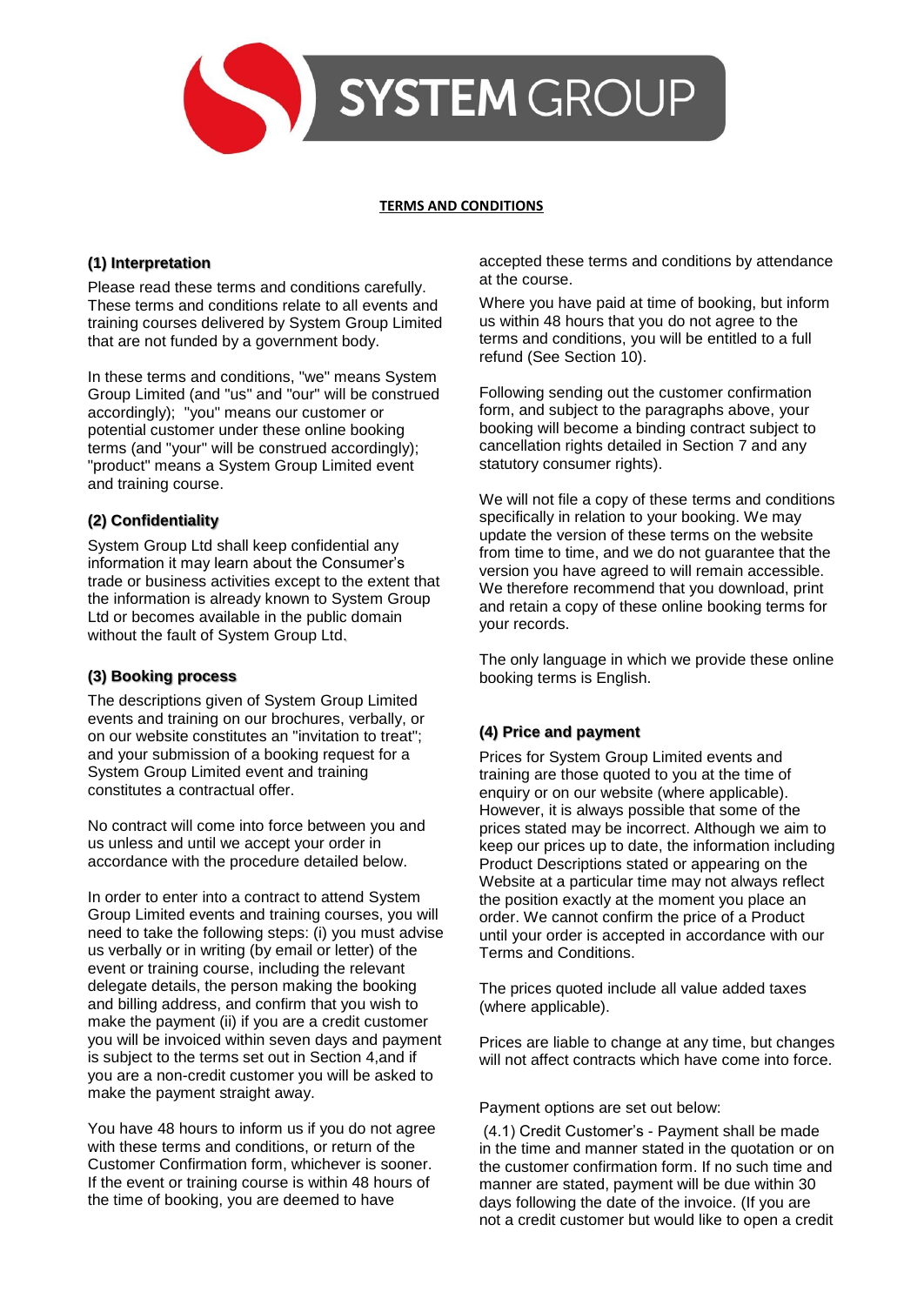

account with us this is subject to completion of our New Customer checks, including a credit check)

(4.2) Non-credit or Pre-pay customers - All customers who do not hold a credit account will be required to pay for their booking in full, at the time of booking.

### **(5) Warranties**

We warrant that the services provided under these terms and conditions will be provided with reasonable skill and care.

You warrant and represent to us that:

**(a)** you are legally capable of entering into binding contracts, and you have full authority, power and capacity to agree to these online booking terms;

**(b)** the information provided in or in connection with your booking request is accurate and complete;

**(c)** you will be able to attend the System Group Limited event and training course at the time and in the place advertised;

**(d)** you meet the stated pre-requisites and qualification criteria for attending the System Group Limited event and training course.

**(e)** you are resident in the England or Wales; and

**(f)** you are at least 18 years of age.

#### **(6) Venues and dates**

Where we have a valid reason to do so, we may change the System Group Limited training course dates and venues by giving reasonable notice of the change to you.

# **(7) Your rights of cancellation**

Training will be confirmed to you in the customer confirmation form, attaching a copy of these terms and conditions or directing you to them our website, [www.system-group.com.](http://www.system-group.com/)

You have 48 hours to inform us if you do not agree with these terms and conditions, otherwise you are deemed to have been accepted them. If the event

or training course is within 48 hours of the time of booking, you are deemed to have accepted these terms and conditions by attendance at if.

Where you have paid at time of booking, but within 48 hours inform us you do not agree to the terms and conditions, you will be entitled to a full refund.

Once training has been confirmed in writing refunds will only be honoured in exceptional circumstances at System Group Limited's discretion.

We will endeavour to rearrange the training where possible. Notice of any cancellations must be provided in writing via post or email. System Group Limited reserve the right to enforce the following charges for any short notice cancellations:

- a) At least 21 days before the System Group training course is due to commence - a full refund will be provided, subject to a £20 Administration fee being applied.
- b) Less than 21 days but more than 14 days before the System Group training course is due to commence – 50% of the booking will be payable.
- c) less than 14 days before the System Group training course is due commence, or you fail to attend – the full amount of the booking will be made payable.

#### Change of Delegate

Without prejudice to the statutory right of cancellation, you may transfer your right to attend the course to a colleague employed or belonging to the same organisation as the delegate(s) detailed in the original System Group Limited event and training course booking.

Transfer of right to attend will be subject to the replacement delegate meeting any conditions and requirements relating to the System Group Limited event and training course.

In order to change delegate details on this basis you must inform us by writing, in email or letter, at least 7 working days before the course is due to commence. Where you request a change in delegate(s) we reserve the right to apply a £20 Administration fee.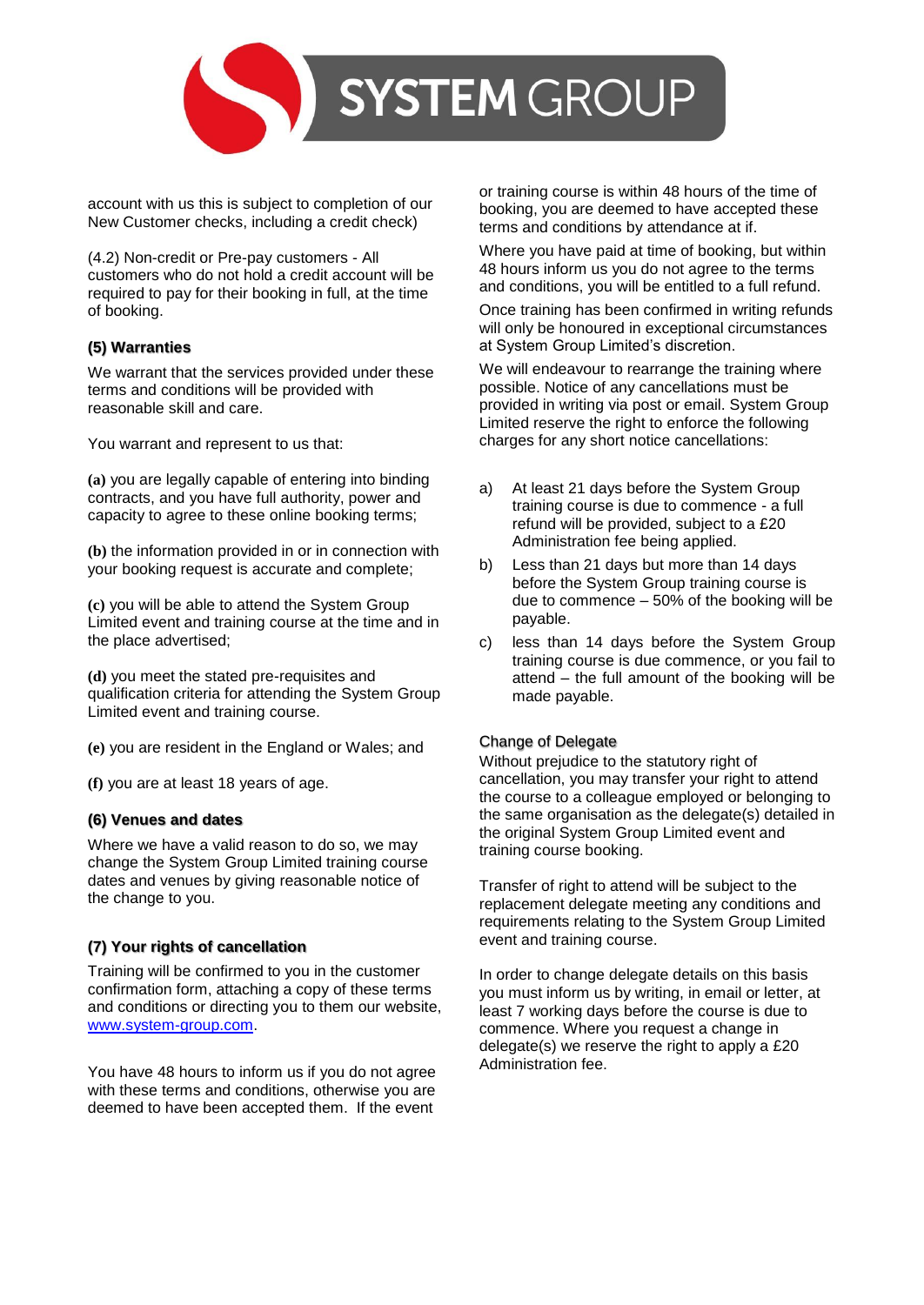

#### **(8) Our rights of termination or cancellation**

System Group Ltd reserves the right to cancel courses at any time and to transfer confirmed bookings to rescheduled dates. Delegates unable to attend the rescheduled dates will be entitled to a full refund

If the Customer becomes Bankrupt, enters Administration or makes an arrangement with Creditors to go into Liquidation, System Training may without notice suspend or terminate the Contract or the unfulfilled part thereof.

#### **(9) Client supplied vehicles**

A vehicle supplied by a client must be roadworthy, suitable and comply fully with all current Road Traffic Act requirements. A client is required to supply full insurance cover for System Training Instructors, whilst the Instructor is driving the clientsupplied vehicle.

System Training will not be liable for any costs incurred on a vehicle or driver whilst it is being used on a training course, or for any subsequent costs relating to its use on a training course.

System Training reserves the right to refuse to use a client-supplied vehicle and to terminate training course if the vehicle does not comply with the above conditions.

All costs including training fees incurred by System Training through the termination of a training course due to a non-compliance with the above will be charged to the client.

#### **(10) Consumer rights**

If you are a consumer, any statutory rights which you have, which cannot be excluded or limited, will not be affected by these terms and conditions

# **(11) Refunds**

If you are entitled to a refund, we will process the refund due to you as soon as possible and, in any event, within 30 days of the day we received your valid notice of cancellation.

# **(12) Limitations and exclusions of liability**

Nothing in the terms and conditions will: (a) limit or exclude the liability of a party for death or personal injury resulting from negligence; (b) limit or exclude the liability of a party for fraud or fraudulent misrepresentation by that party;

(c) limit any liability of a party in any way that is not permitted under applicable law; or (d) exclude any liability of a party that may not be excluded under applicable law. If you are a consumer, any statutory rights which you have, which cannot be excluded or limited, will not be affected by the terms and conditions.

The limitations and exclusions of liability set out in this Section and elsewhere in the terms and conditions: (a) are subject to the preceding paragraph; and (b) govern all liabilities arising under the terms and conditions or in relation to the subject matter of the terms and conditions, including liabilities arising in contract, in tort (including negligence) and for breach of statutory duty.

We will not be liable to you in respect of any losses arising out of a force majeure event.

We will not be liable to you in respect of any business losses, such as loss of or damage to profits, income, revenue, use, production, anticipated savings, business, contracts, commercial opportunities or goodwill.

If you are a business customer, we will not be liable to you in respect of any loss or corruption of any data, database or software.

If you are a business customer, we will not be liable to you in respect of any special, indirect or consequential loss or damage.

#### **(13) Force majeure**

In this Section and Section 12, "force majeure event" means any event which is beyond our reasonable control.

Where a force majeure event gives rise to a failure or delay in us performing our obligations under these terms and conditions, those obligations will be suspended for the duration of the force majeure event.

#### **(14) Business customer indemnity**

This Section 14 applies if and only if you contract with us under these terms and conditions in the course of a business.

You hereby indemnify us and undertake to keep us indemnified against all and any liabilities, losses, damages, expenses and costs (including legal expenses and amounts paid in settlement of any demand, action or claim) arising, directly or